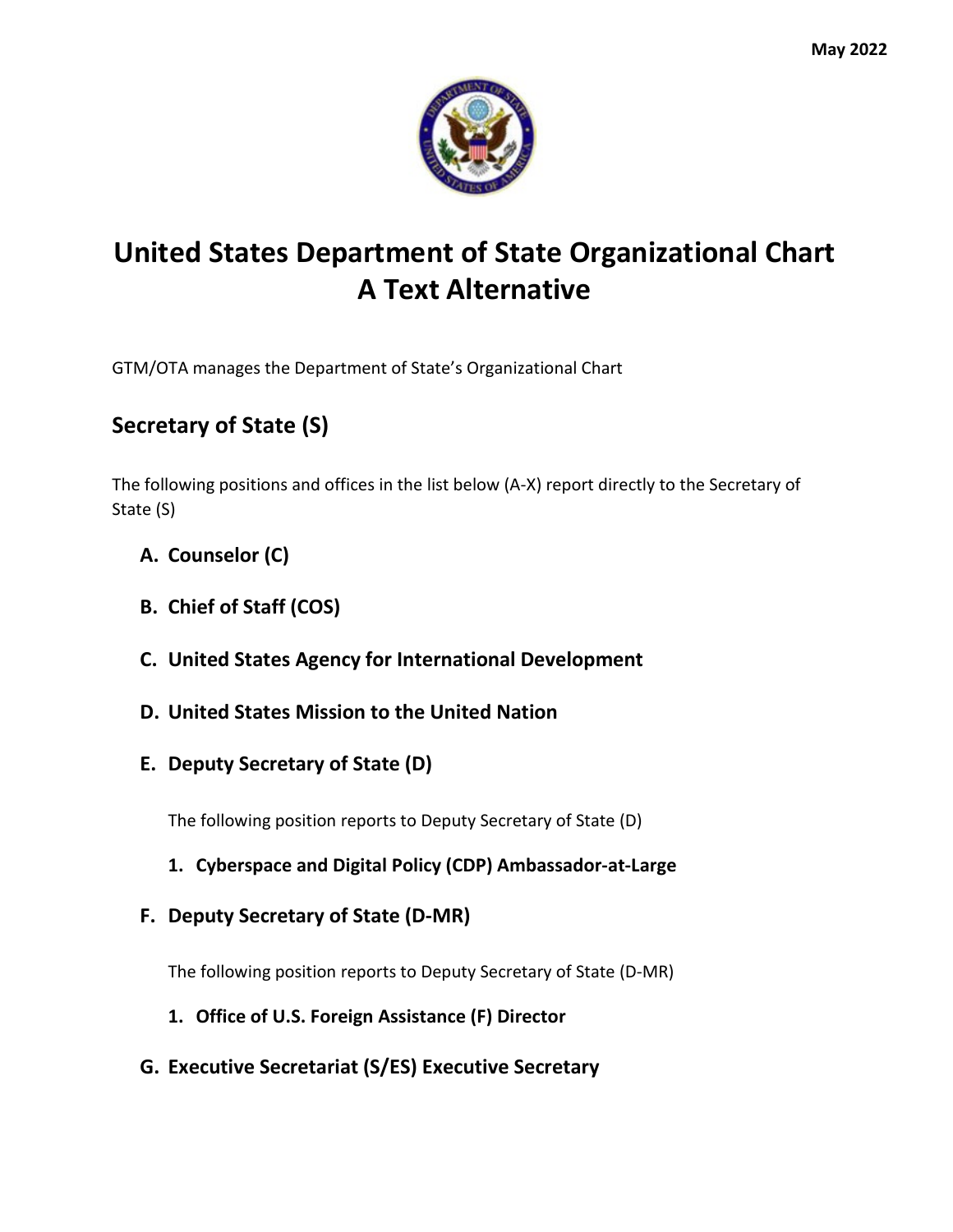- **H. Office of Civil Rights (S/OCR) Director**
- **I. Office of Global Women's Issues (S/GWI) Ambassador-At-Large**
- **J. Intelligence and Research (INR) Assistant Secretary**
- **K. Office of Inspector General (OIG) Inspector General**
- **L. Legislative Affairs(H) Assistant Secretary**
- **M.Office of the Legal Advisor (L) Legal Advisor**
- **N. Office of Policy Planning (S/P) Director**
- **O. Office of the Chief of Protocol (S/CPR) Ambassador**
- **P. Office of U.S. Global AIDS Coordinator & Health Diplomacy (S/GAC) Ambassador-At-Large**
- **Q. Office of Diversity and Inclusion (S/ODI) Chief Diversity and Inclusion Officer**
- **R. Special Envoys and Special Representatives**
- **S. Under Secretary for Political Affairs (P)**

The following list of 7 positions report to Political Affairs (P)

- **1. African Affairs (AF) Assistant Secretary**
- **2. South and Central Asian Affairs (SCA) Assistant Secretary**
- **3. East Asian and Pacific Affairs (EAP) Assistant Secretary**
- **4. Western Hemisphere Affairs (WHA) Assistant Secretary**
- **5. European and Eurasian Affairs (EUR) Assistant Secretary**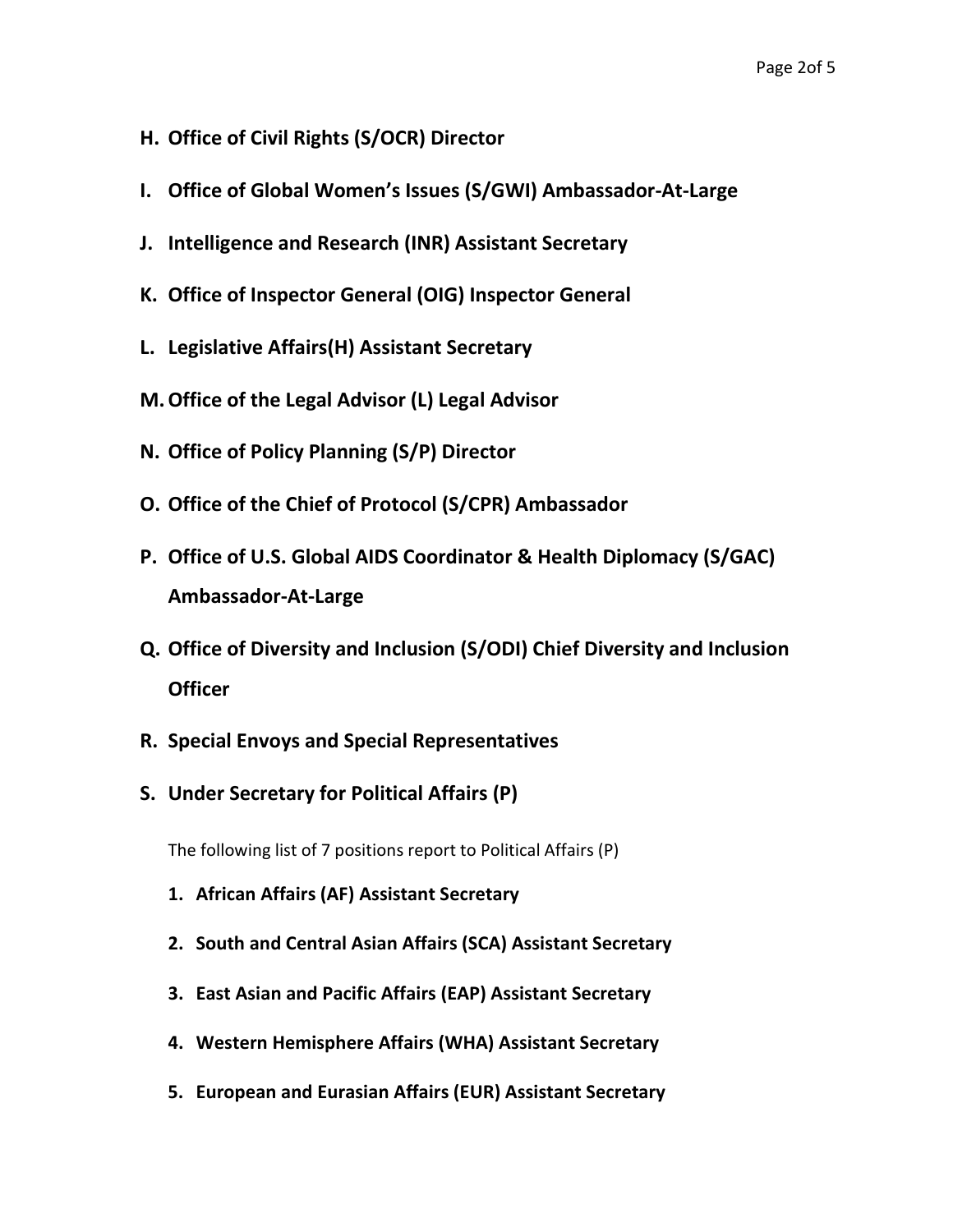- **6. International Organizations (IO) Assistant Secretary**
- **7. Near Eastern Affairs (NEA) Assistant Secretary**
- **T. Under Secretary for Economic Growth, Energy, and Environment (E)**

The following list of 5 positions and offices report to Under Secretary for Economic Growth, Energy, and Environment (E)

- **1. Economic & Business Affairs (EB) Assistant Secretary**
- **2. Energy Resources (ENR) Assistant Secretary**
- **3. Oceans and Int'l Environmental and Scientific Affairs (OES) Assistant Secretary**
- **4. Office of the Chief Economist (OCE)**
- **5. Office of the Science & Technology Advisor to the Secretary (STAS)**

## **U. Under Secretary for Arms Control and International Security Affairs (T)**

The following list of 3 positions report to Arms Control and International Security Affairs (T)

- **1. Arms Control, Verification, and Compliance (AVC) Assistant Secretary**
- **2. International Security and Nonproliferation (ISN) Assistant Secretary**
- **3. Political-Military Affairs (PM) Assistant Secretary**
- **V. Under Secretary for Public Diplomacy and Public Affairs (R)**

The following list of 2 positions report to Under Secretary for Public Diplomacy and Public Affairs (R)

- **1. Educational and Cultural Affairs (ECA) Assistant Secretary**
- **2. Global Public Affairs (GPA) Assistant Secretary**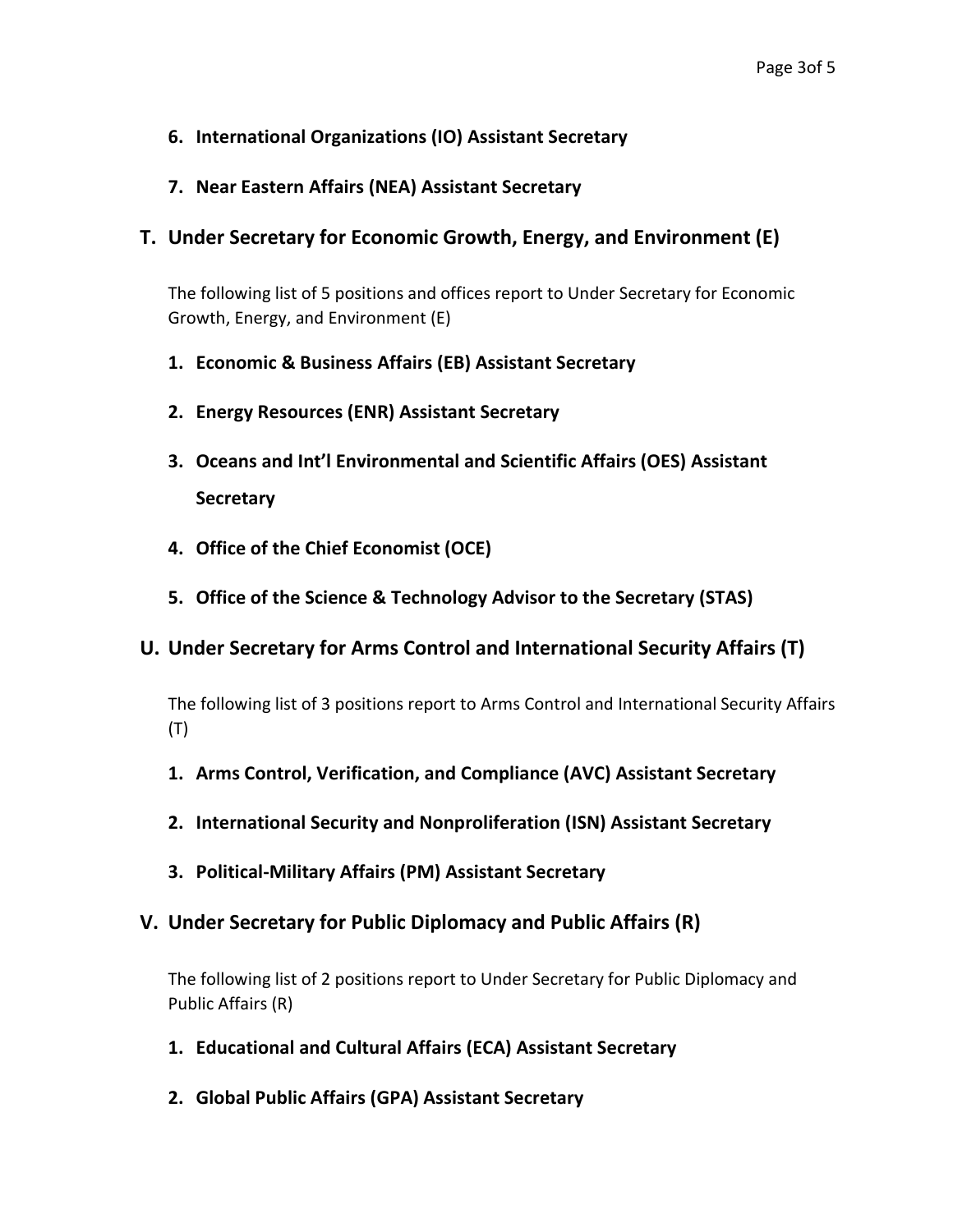## **W.Under Secretary for Management (M)**

The following list of 12 positions and offices report to Under Secretary for Management (M)

- **1. Administration (A) Assistant Secretary**
- **2. Budget and Planning (BP) Director**
- **3. Comptroller, Global Financial Services (CGFS) Comptroller**
- **4. Consular Affairs (CA) Assistant Secretary**
- **5. Diplomatic Security (DS) Assistant Secretary** (The head of this organization reports directly to the Secretary (S) for certain purposes)
- **6. Office of Foreign Missions (OFM) Director**
- **7. Foreign Service Institute (FSI) Director**
- **8. Global Talent Management (GTM) Director General of Foreign Service & Director of Global Talent**
- **9. Information Resource Management (IRM) Chief Information Officer** (The head of this organization reports directly to the Secretary (S) for certain purposes)
- **10.Office of Management Strategy and Solutions (M/SS) Director**
- **11.Medical Services (MED) Director**
- **12.Overseas Buildings Operations (OBO) Director**
- **X. Under Secretary for Civilian Security, Democracy, and Human Rights (J)**

The following list of 8 positions and offices report to Under Secretary for Civilian Security, Democracy, and Human Rights (J)